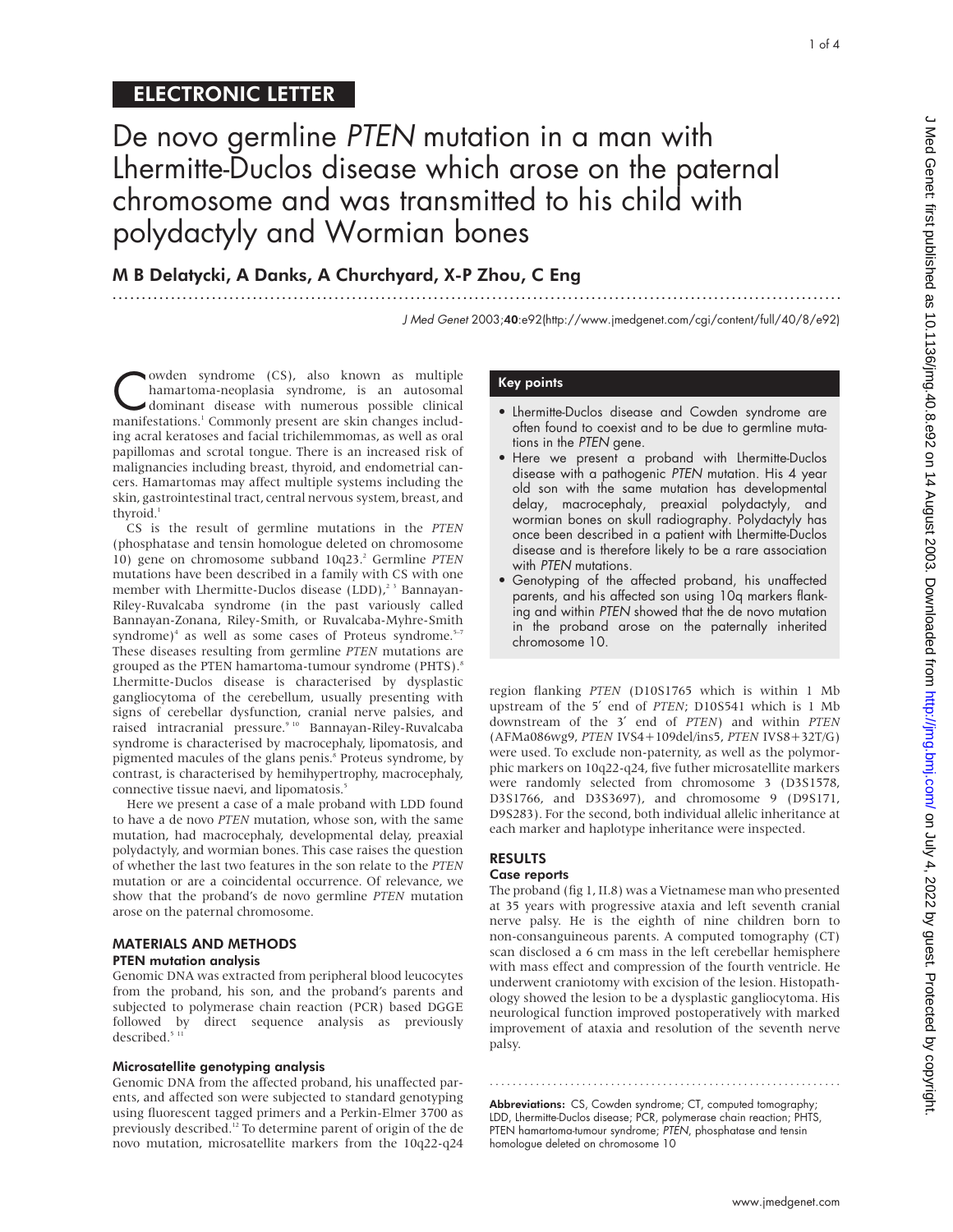

Figure 1 Pedigree of the family described. Filled figures are those with PTEN mutations and manifestations of PHTS. A minus sign within the figure means that that person has been tested for the familial PTEN mutation and was negative for it. The arrow points to the proband.



Figure 2 Face of proband and father.

Because of the association of dysplastic gangliocytoma with CS, the patient was seen by a dermatologist and noted to have multiple skin coloured papules on the head, neck, and lower legs. He had keratoses on the backs of his hands, punctate keratoderma on the palms, and white pinpoint keratoses of the lower lip. Biopsy of two of the papules showed inverted follicular keratosis. These findings are therefore consistent with CS, and do meet the operational diagnostic criteria of the International Cowden Consortium.<sup>13</sup>

As a result of the diagnosis of Lhermitte-Duclos disease, II.8 underwent investigations of thyroid pathology and was found to have a "cold" nodule and proceeded to a total thyroidectomy. Histopathology disclosed a multinodular goitre with no evidence of malignancy. Also, he had no symptoms to suggest the presence of gastrointestinal polyps but he had not been specifically investigated for this.

II.8 was born at term with a weight of 4300g (>90th centile). He was always noted to have a "big head" but no records exist with childhood head circumference measurements. He had significant learning problems throughout childhood and left school at 14 years of age. He currently works in a factory doing "odd jobs".

On examination II.8 had significant macrocephaly with a head circumference of 66 cm (>98th centile), a height of 169 cm (10th centile), and a weight of 73 kg (60th centile) (fig 2).



Figure 3 Hand of proband.

He had the dermatological findings already described. Papillomas were present on oral examination. There were no macules on his glans penis, no lipomata, and no other relevant findings.

II.8's son III.1 was last seen when 4 years old. He was born with preaxial polydactyly of the right hand (fig 3). This was managed with surgery. His birth growth indices were a head circumference of 36 cm (50th centile), weight 3160 g (20th centile), and a length of 49.5 cm (50th centile).

When seen most recently, III.1 had developmental delay. He had been assessed as having an autism spectrum disorder. He walked at 19 months. At 4 years he was saying single words and was toilet trained in the day but not at night. He could feed himself with his hands but could not use any eating utensils. He was having early intervention. III.1 has had an adenotonsillectomy because of obstructive sleep apnoea. Formal audiology and ophthalmological examinations were normal.

On recent examination the head circumference of III.1 was 59.3 cm, which is well above the 98th centile. His height was 107 cm (80th centile) and his weight 18 kg (75th centile). He had an obviously large head with thick lips, but was otherwise not significantly dysmorphic (fig 2). He had a scar from the surgery to remove the extra preaxial digit. He had one café au lait patch and a mongolian blue patch, but his dermatological examination was otherwise unremarkable and in particular he had no penile macules.

III.1 has been investigated with a karyotype and fragile X studies, both of which were normal. An MRI scan of his head disclosed dilated Virchow-Robin spaces and a small venous angioma of the right posterior frontal lobe. The cerebellum was normal. A skeletal survey on III.1 showed preaxial polydactyly with a small metacarpal and two small phalanges. Also, numerous wormian bones were noted. There were no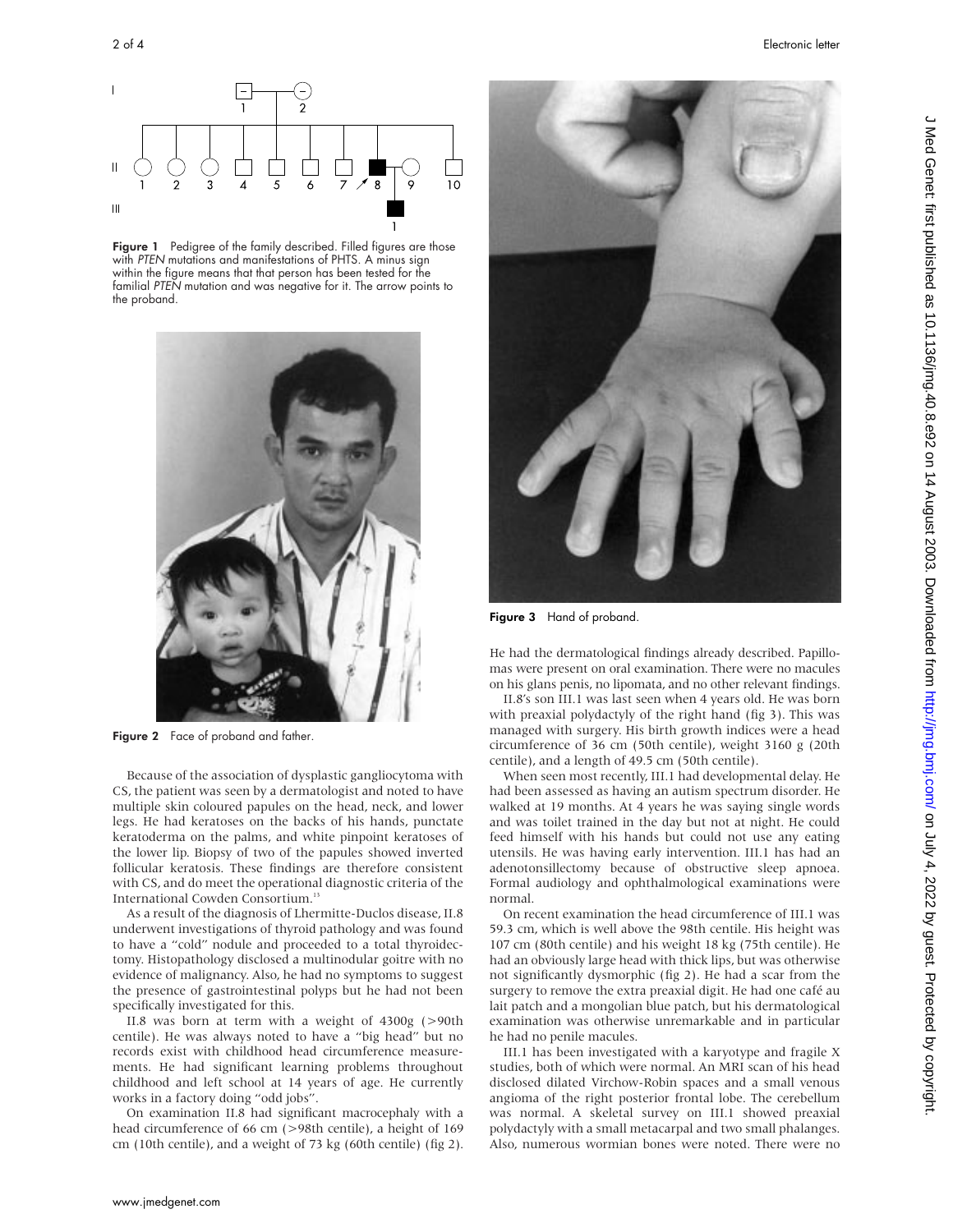

Figure 4 (A) Haplotypes comprising alleles from chromosomes 3 and 9 showing, along with the haplotypes in (B), that non-paternity is excluded with a very high degree of certainty. The markers used from chromosomes 3 and 9 are shown to the left of the proband's father's haplotypes. The haplotype inherited by the proband from his father is boxed. The arrow denotes the proband. (B) Haplotypes comprising alleles at 10q22-q24 markers flanking and within PTEN. The markers used are D10S1765 (top), AFma086wg9, IVS4+109ins/del5 (the del5 allele is denoted 109 and the ins5 allele 114), IVS8+32T/G, and D10S541 (bottom). The boxed haplotype is the paternal one on which the PTEN mutation arose. The arrow denotes the proband.

other features of osteogenesis imperfecta on the skeletal survey and III.1 did not have blue sclerae.

The family history was otherwise unremarkable and in particular there was no family history of malignancies of the breast or thyroid and no other family members with learning disabilities (fig 1).

#### Molecular analyses

*PTEN* mutation analysis showed a c.177–179 delA mutation in exon 3 of the *PTEN* gene in both the proband, II.8, and his affected son. This single base deletion is predicted to result in a stop codon 39 codons downstream and thus in a severely truncated protein product. Testing of the unaffected parents of II.8 showed that this mutation was not present and therefore it is de novo in the proband. Genotyping using seven microsatellite markers on chromosomes 3, 9, and 10 and three polymorphic loci within *PTEN* excluded non-paternity (fig 4A B). Segregation of alleles at each informative polymorphic locus was consistent with mendelian inheritance. Futher, haplotypes formed by markers on chromosomes 3, 9, and 10q, respectively, were all informative and excluded non-paternity as well.

Haplotypes were formed from individual genotypes at the two microsatellite loci flanking *PTEN* and the three intragenic polymorphic loci for the affected proband, his affected son, and his unaffected parents (fig 4 B). Inspection of the 10q22 q24 haplotypes showed that the de novo *PTEN* mutation in the proband arose on the paternal chromosome 10 (haplotype 181-152-114-T-247), and that both the mutation and this haplotype were transmitted from the proband to his affected son.

#### **DISCUSSION**

Both our proband II.8 and his son had a germline truncating *PTEN* mutation with II.8 having LDD and other features of CS, and the son having so far macrocephaly, developmental delay, polydactyly, and wormian bones. Polydactyly and wormian

bones have not been described in PHTS although polydactyly was described in association with LDD.<sup>14</sup> It is presumed that the developmental delay and macrocephaly of III.1 relate to the mutation in *PTEN*. Of note, we have shown that this de novo germline *PTEN* mutation arose on the paternal chromosome.

The coexistence of LDD and CS was recognised by Padberg *et al*, <sup>15</sup> highlighted by Eng *et al*<sup>3</sup> and was proved when mutations in *PTEN* were recognised as the underlying cause.2 16 It is clear that the diagnosis of LDD should prompt the assessment for features of CS and surveillance for CS associated malignancies; however, it remains unclear whether all cases of LDD coexist with CD.10 13

The issue of surveillance for III.1, who is germline *PTEN* mutation positive, is a complex one and no guidelines exist for surveillance for LDD. The complexity exists because any single feature of CS/PHTS may not breed true. Thus, it is unclear what the prior probability of the proband's son actually developing this component. He is presumably at increased risk of a cerebellar gangliocytoma. Given that LDD can present in childhood, $17-21$  he will be monitored by yearly neurological examinations and repeat MRI at 10 years of age and three yearly thereafter, if asymptomatic. The rationale for surveillance for LDD is that it is a progressive lesion and therefore early diagnosis and treatment may be beneficial.<sup>9</sup> As well as offering surveillance for LDD, both the proband and his son, who are both mutation positive, will be recommended to have surveillance for the component tumours associated with CS/PHTS in accordance with the United States National Comprehensive Cancer Centre High Risk/Genetics Panel guidelines, which are similar to those of the International Cowden Consortium.<sup>13</sup> For example, annual thyroid surveillance is recommended beginning in the teens. Minimally, a single baseline thyroid ultrasound followed by careful physical examination of the neck would therefore be recommended. It is thought that clear cell renal cell carcinoma may be a component in male patients and so an annual urine dipstick